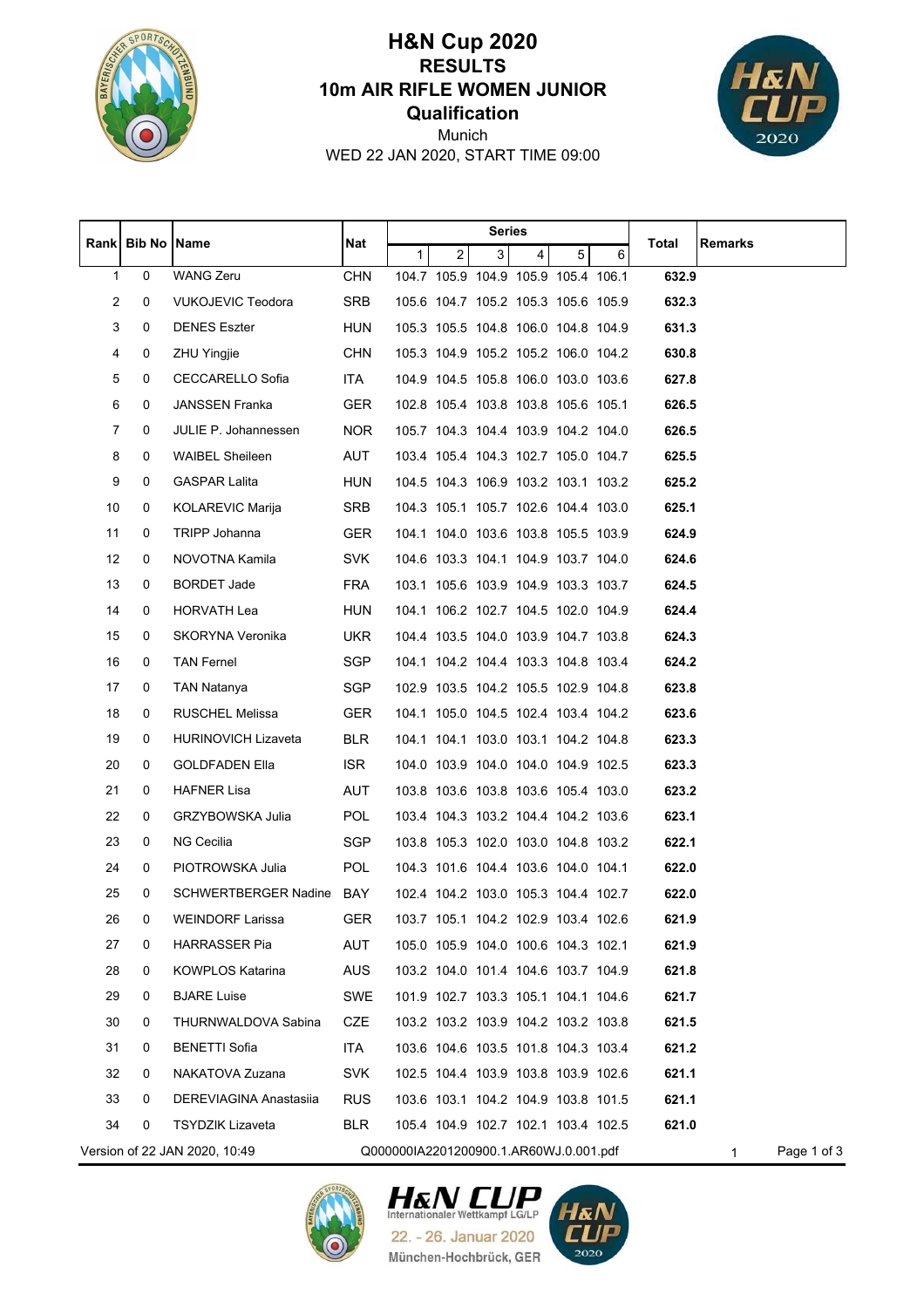|      | <b>Bib No Name</b> |                                               | Nat        |              |                | <b>Series</b> |                                     |   |      |       |         |
|------|--------------------|-----------------------------------------------|------------|--------------|----------------|---------------|-------------------------------------|---|------|-------|---------|
| Rank |                    |                                               |            | $\mathbf{1}$ | $\overline{2}$ | 3             | $\overline{4}$                      | 5 | 6    | Total | Remarks |
| 35   | 0                  | KHARKOVA Tatiana                              | <b>RUS</b> |              |                |               | 100.7 102.1 104.0 104.9 105.4 103.8 |   |      | 620.9 |         |
| 36   | 0                  | RYMSKA Darya                                  | <b>UKR</b> |              |                |               | 105.2 104.0 105.1 102.0 102.4 102.0 |   |      | 620.7 |         |
| 37   | 0                  | ARNOLD Sandra                                 | SUI        |              |                |               | 101.8 103.1 103.6 103.8 103.3 104.9 |   |      | 620.5 |         |
| 38   | 0                  | SYSOEVA Elizaveta                             | <b>RUS</b> |              |                |               | 102.8 104.8 101.7 103.3 102.4 104.9 |   |      | 619.9 |         |
| 39   | 0                  | ANDERSSON Johanna                             | <b>SWE</b> |              |                |               | 101.2 104.2 103.4 104.4 102.7 104.0 |   |      | 619.9 |         |
| 40   | 0                  | <b>BRABCOVA Karolina</b>                      | CZE        |              |                |               | 102.8 103.1 103.7 103.4 102.4 104.3 |   |      | 619.7 |         |
| 41   | 0                  | <b>KARASOVA Sara</b>                          | <b>CZE</b> |              |                |               | 105.3 105.2 103.7 101.7 102.0 101.7 |   |      | 619.6 |         |
| 42   | 0                  | <b>GRIMM Nele</b>                             | BAY        |              |                |               | 102.6 103.8 103.0 102.7 102.9 104.5 |   |      | 619.5 |         |
| 43   | 0                  | SIDORENKO Valeriia                            | <b>UKR</b> |              |                |               | 102.6 103.0 103.0 102.5 103.8 104.4 |   |      | 619.3 |         |
| 44   | 0                  | STEFANKOVA Katerina                           | CZE        |              |                |               | 100.0 104.0 103.6 104.6 103.4 103.7 |   |      | 619.3 |         |
| 45   | 0                  | <b>MALIC Marija</b>                           | SRB        |              |                |               | 102.8 103.6 103.5 101.5 104.7 103.1 |   |      | 619.2 |         |
| 46   | 0                  | <b>TASHTCHIEV Olga</b>                        | <b>ISR</b> |              |                |               | 104.2 100.7 104.7 102.7 104.4 102.5 |   |      | 619.2 |         |
| 47   | 0                  | <b>SCHIAVON Anna</b>                          | <b>ITA</b> |              |                |               | 101.9 104.0 104.9 102.1 102.6 103.3 |   |      | 618.8 |         |
| 48   | 0                  | <b>GABRIELLI Nicole</b>                       | ITA.       |              |                |               | 103.5 101.2 102.7 104.9 103.9 102.5 |   |      | 618.7 |         |
| 49   | 0                  | MELANIE Glad                                  | <b>CRO</b> |              |                |               | 102.8 103.0 102.8 103.5 102.8 103.6 |   |      | 618.5 |         |
| 50   | 0                  | AROLFO Angela                                 | <b>ARG</b> |              |                |               | 103.4 101.2 102.4 103.6 104.0 103.8 |   |      | 618.4 |         |
| 51   | 0                  | POTUTKINA Anna                                | <b>RUS</b> |              |                |               | 102.3 102.5 104.8 102.3 103.4 102.6 |   |      | 617.9 |         |
| 52   | 0                  | <b>ANTON Amelie</b>                           | BAY        |              |                |               | 102.5 101.1 103.8 102.4 103.2 103.7 |   |      | 616.7 |         |
| 53   | 0                  | <b>GEOVANA Meyer</b>                          | <b>BRA</b> |              |                |               | 101.6 102.8 103.2 103.3 101.8 103.4 |   |      | 616.1 |         |
| 54   | 0                  | LINDFORS Josefine                             | <b>SWE</b> |              |                |               | 100.5 102.4 102.3 104.4 101.7 103.3 |   |      | 614.6 |         |
| 55   | 0                  | SLAK Sara                                     | SLO.       |              |                |               | 103.3 103.7 102.0 101.0 101.8 102.8 |   |      | 614.6 |         |
| 56   | 0                  | MEDVED Teja                                   | <b>SLO</b> |              |                |               | 102.1 103.2 102.5 102.1 102.3 101.7 |   |      | 613.9 |         |
| 57   | 0                  | ALLEZARD Justine                              | <b>FRA</b> |              |                |               | 100.5 102.1 102.7 104.1 100.4 103.9 |   |      | 613.7 |         |
| 58   | 0                  | <b>KOCHER Jennifer</b>                        | SUI        |              |                |               | 101.1 100.6 101.4 102.7 103.1 104.4 |   |      | 613.3 |         |
| 59   | 0                  | <b>URBAS Amadea</b>                           | CRO        |              |                |               | 99.5 102.7 102.9 102.1 103.4 102.7  |   |      | 613.3 |         |
| 60   | 0                  | PALIUSHYK Taisa                               | <b>BLR</b> |              |                |               | 101.2 102.4 103.8 101.7 101.9 101.5 |   |      | 612.5 |         |
| 61   | 0                  | <b>SHAMON Noor Syaakirah</b>                  | <b>SGP</b> |              |                |               | 100.9 102.3 102.2 103.2 100.6 102.9 |   |      | 612.1 |         |
| 62   | 0                  | <b>MAYR Carmen</b>                            | AUT        |              |                |               | 103.9 100.0 102.1 102.2 103.4 100.2 |   |      | 611.8 |         |
| 63   | 0                  | MALOTKA-<br><b>TRZEBIATOWSKA</b><br>Magdalena | <b>POL</b> |              |                |               | 101.3 101.3 103.2 100.2 103.0 102.6 |   |      | 611.6 |         |
| 64   | 0                  | HARRER Anja                                   | BAY        |              |                |               | 99.5 101.2 101.1 102.4 103.4 103.8  |   |      | 611.4 |         |
| 65   | 0                  | <b>TOMASCHETT Annina</b>                      | SUI        |              |                |               | 103.6 101.5 102.4 99.6 103.7 100.2  |   |      | 611.0 |         |
| 66   | 0                  | <b>FEVZER Katarina</b>                        | SLO        |              |                |               | 103.4 103.0 98.7 101.8 100.9 102.7  |   |      | 610.5 |         |
| 67   | 0                  | <b>BRENDA Pereira</b>                         | BRA        |              | 102.8 100.4    |               | 98.4 102.8 101.9 103.9              |   |      | 610.2 |         |
| 68   | 0                  | TURK Anamarija                                | CRO        |              |                |               | 99.9 102.1 101.6 102.2 102.3 100.4  |   |      | 608.5 |         |
| 69   | 0                  | MILANOVIC Klara                               | <b>CRO</b> | 100.0        |                |               | 99.8 102.8 101.2 99.7 103.3         |   |      | 606.8 |         |
| 70   | 0                  | JAEGER Anke                                   | BEL        | 101.1        |                |               | 98.4 101.3 101.4 100.8 100.0        |   |      | 603.0 |         |
| 71   | 0                  | DOGOTER Iulia                                 | <b>MDA</b> |              |                |               | 99.5 100.6 98.4 99.5 101.4 101.5    |   |      | 600.9 |         |
| 72   | 0                  | SZUTKO Aleksnadra                             | <b>POL</b> |              |                |               | 102.8 105.4 102.5 102.5 103.1       |   | 39.5 | 555.8 |         |
|      |                    |                                               |            |              |                |               |                                     |   |      |       |         |

Version of 22 JAN 2020, 10:49 Q000000IA2201200900.1.AR60WJ.0.001.pdf 81E7 1 Page 2 of 3



**HEN CUP** 22. - 26. Januar 2020 München-Hochbrück, GER